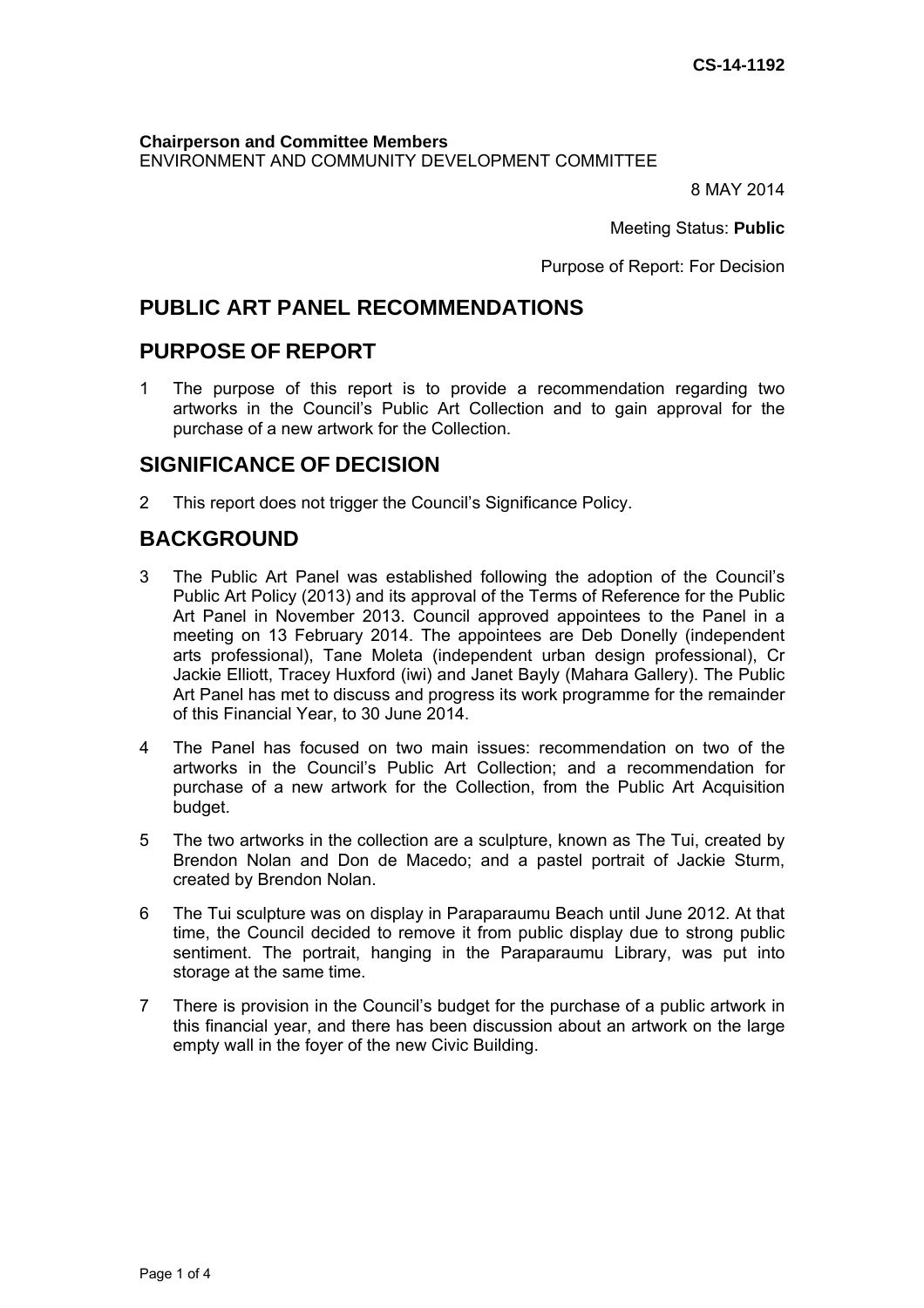# **CONSIDERATIONS**

## **Issues**

#### Disposal or Retention of Two Artworks

- 8 The Public Art Panel discussed the options for the two artworks, and referred to the Public Art Policy. The Panel noted that the Policy did not exist at the time of the purchase or at the time that they were removed from public exhibition. The Panel agreed that in the case of these two artworks, exceptional and unforeseen reasons exist for proceeding with their possible de-accessioning.
- 9 The Panel felt that the two works should be treated separately.
- 10 The Tui sculpture was discussed in depth. It was noted that damage to the artwork (rust) had been documented when it was dismantled. This has not been treated, and due to its large size, the artwork has been stored outside, although it is under a tarpaulin cover.
- 11 The Panel felt that the sculpture would always be controversial if it remained in Council ownership. They agreed that if a suitable purchaser could be found, that The Tui should be sold, rather than spending any further funds on its repair, ongoing maintenance, insurance and storage. Before proceeding with its sale, a valuation should be obtained from a recognised organisation.
- 12 There have been two approaches made to the Council regarding possible purchase of the sculpture. One would keep the sculpture in the northern part of the District, probably siting it on private land in a bush setting mainly visible to senior citizens, but also visible by visiting members of the public. The other interested party is located in the Coromandel, and would also probably site it on private land and visible to the public.
- 13 The Panel expressed a slight preference to keep the sculpture in the Kāpiti Coast District. However, either of the two options would be suitable, and they felt that these should be progressed first, before opening up the process to an open sale situation.
- 14 The portrait of Jackie Sturm is slightly different in that it does not need to be exhibited in a public place. The work has been created in pastels, and is in good condition.
- 15 The portrait had been purchased by the District Libraries with assistance from the Friends of the Library, to honour Jackie Sturm, a former Paekākāriki resident, a noted Maori writer and academic, a librarian, and also wife of James K. Baxter. The identity of the artist had not been a factor in the purchase.
- 16 The Panel agreed that the family and descendents of Jackie Sturm should be consulted about their views on the retention or disposal of the artwork, and the issue reviewed again once that had been done. The Panel is progressing this.

#### **Purchase**

- 17 The Panel discussed the site in the foyer of the Civic Building. Given the significance of the building to all the residents of the Kāpiti Coast District, it was felt that a significant artwork should be commissioned for this location.
- 18 The location and environmental factors (heat, light, wall surface) were all discussed.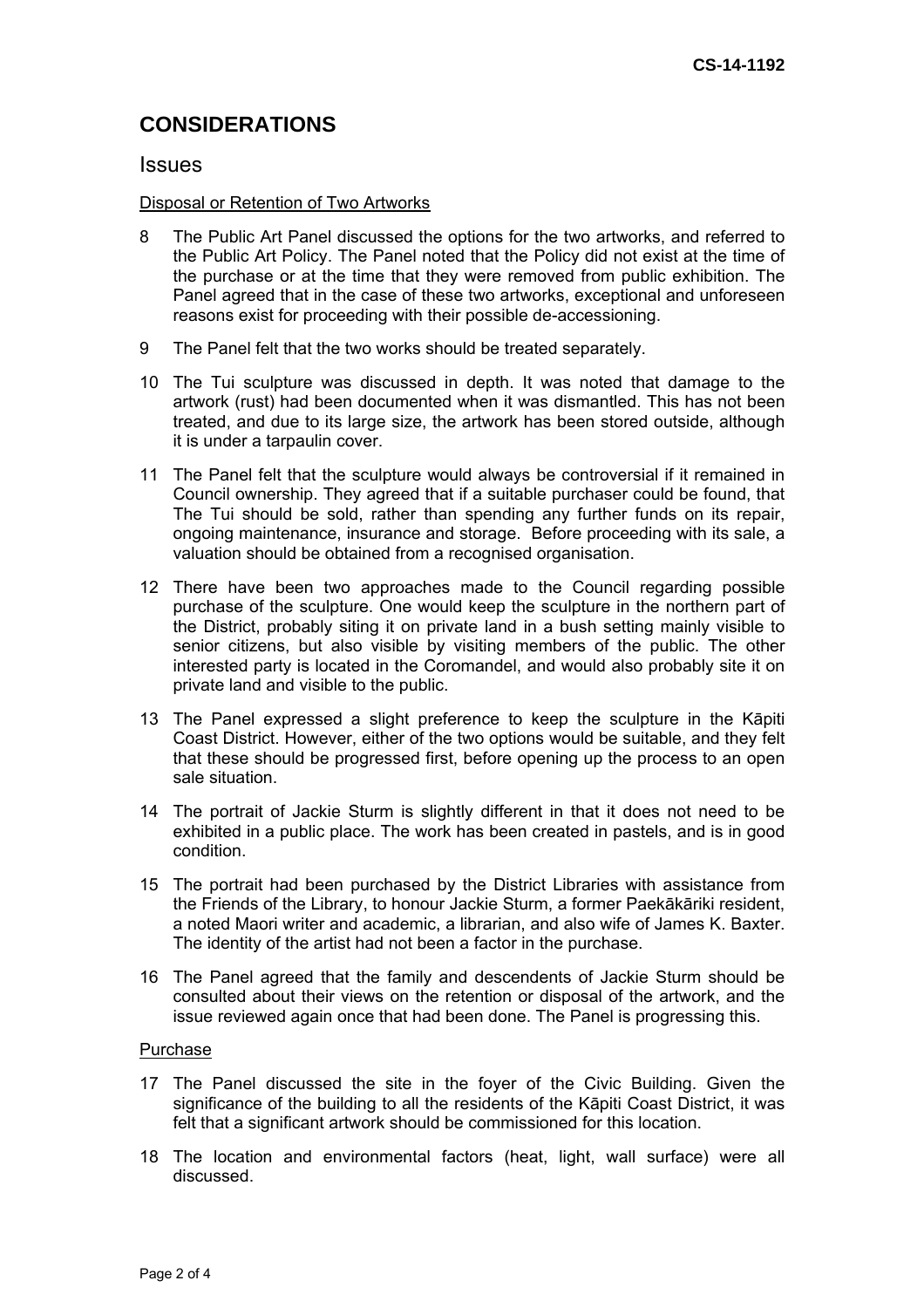- 19 The Panel recommended that an approach be made to Robyn Kahukiwa for an artwork with the theme of "Future Vision".
- 20 Robyn Kahukiwa is a Kāpiti resident, and an artist of national and international significance. Robyn's career has spanned 40 years, and in 2012 Mahara Gallery exhibited a survey of selection of her works from 1971-2012.
- 21 Robyn is known to have a growing focus on children and the future, and this, along with her highly significant artistic reputation, makes her an ideal choice for this commission.
- 22 The Panel would like to approach her to gauge her interest, and if she is willing to accept the commission, the Panel would work with the Council in proceeding with that. The Council would manage the contractual side of the commission.
- 23 The Panel would work closely with Robyn throughout the execution of the Commission. The Panel would also work with the Council on suitable installation methods.

## Financial Considerations

- 24 The Tui's current value is unknown and would require a professional valuation. Original purchase and installation costs were approximately \$45,000. The cost of the valuation would be offset by revenue from the sale of The Tui.
- 25 The portrait was purchased for \$3,500.
- 26 The public art acquisition budget has \$38,000 to 30 June 2014. This amount would cover both purchase cost and installation costs of any artwork.
- 27 Decisions to de-accession works from the Council's Public Art Collection will be infrequent. As such it is proposed revenue from the sale of The Tui is returned to the public art acquisition budget to be reinvested in the collection.

## Legal Considerations

28 There are no legal considerations.

#### **Delegation**

29 The Environment and Community Development Committee has delegated authority to consider this matter. Reference Section B.1 clauses 6 and 7.1 of the Governance Structure which read:

*Generally this delegation provides authority to exercise all functions, duties and powers relating to all mattes assigned to this Committee, as adopted by the Council from time to time, where financial provision has been made for the decision or activity in the LTP or Annual Plan, and where the action proposed is*  not contrary to established Council strategy and/or policy, or the power of *delegation.* 

*Without limiting the generality of this delegation, the Committee has the following functions, duties and powers:* 

*7.1 Authority to develop (within any wider existing strategic framework) policies and work programmes that support the social, economic, environmental and cultural interests of the community. This authority encompasses the power to:*